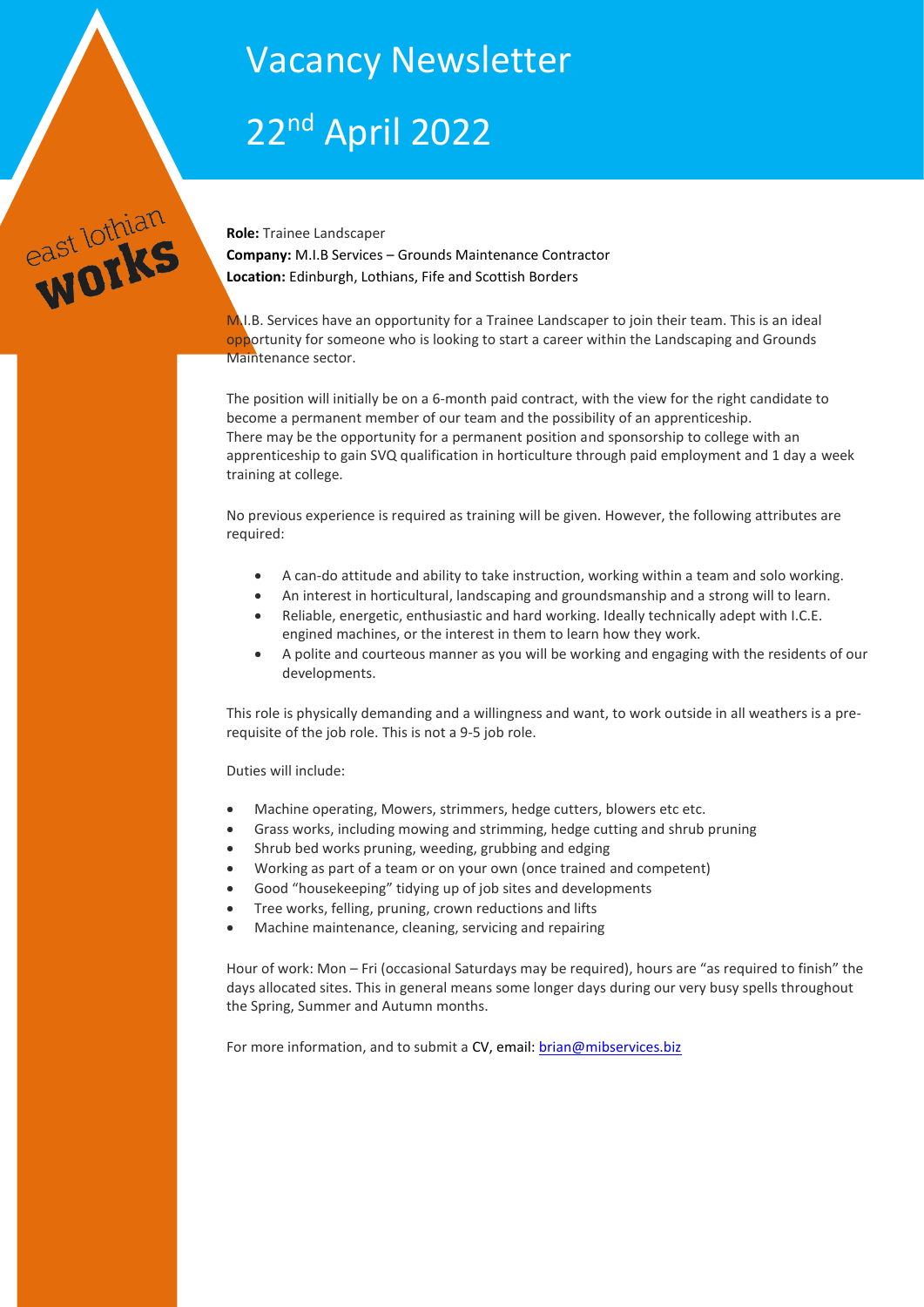**Role:** Cleaner **Company:** Spectrum Service Solutions **Location:** Haddington – East Lothian Community Hospital

**Salary:** £10.50 per hour

**Shift Times:** 4 on, 4 off – rolling cycle of 2pm to 7pm (overtime is available)

Spectrum are looking for an enthusiastic Cleaning Operative to join the Cleaning Team for their client based in Haddington. The position is located within a community hospital which has been temporarily converted into a vaccination centre to efforts to help tackle the COVID-19 pandemic. You would be creating a safe and welcoming environment for staff and local residents, which would allow them to feel at ease while in attendance for their vaccinations.

#### **What to Expect:**

- **Areas of Responsibility include:** Touch Points, Toilets, Communal Areas, Offices, Break Areas & Vaccination Stations and Areas.
- **Cleaning Duties include:** Sweeping, mopping, dusting and sanitising surfaces, cleaning toilets and any other additional cleaning duties as and when required. Regular cleaning of all touch points throughout the centre which includes the travel path of visitors to the site.

#### **Ideal candidate**

- Someone with cleaning experience and knowledge is preferred but not essential
	- Able to work on own and as part of a team
	- Be able to do overtime if and when available, across both shift times.
	- Customer facing skills a simple smile goes a long way
	- Presentable and able to represent company to highest standard
	- Someone who takes pride in their work

#### **Benefits**

- Accredited Training provided this can be delivered in multiple languages to suit all
- Provided with all the necessary tools and knowledge in order to perform your job.
- Full uniform will be provided be part of the Spectrum team!
- Reward and Recognition Programme monthly discounts and awards given to our Spectrum Stars!
- Cycle to Work Scheme
- Access to our Employee Wellbeing Programme which also consists of various employee discounts.
- Career growth opportunities
- Exciting Company Events

For more information, and to apply online, follow the link: [Cleaner \(Vaccination Centre\)](https://uk.indeed.com/viewjob?jk=e117682ea95cd913&l=East+Lothian&tk=1g15q2k5kjv6g800&from=web&advn=7785358283598763&adid=34228631&ad=-6NYlbfkN0BWk5szeym5TUlaeYv_ZoSjRLTP6gGxIhJBIoWbTHhkuqtFaAoX6kk7YfP9mKTAi6sJSjZQT4thdM8n2_WuGFhOXU6AJyMvgtuzes3vwD-hKoGSQ26kOfU6Mdk2npcCl5rJP9clSMbNZFI50OmDDRwjUfbilbIet1pU3O3bgoWvxi5vp9y5olbkcrlhkWXnQirG4y7etmE1aX3SQ8Eu94plmKXpXK_83C3kl4FcT6yNZXEZVYVfMwW_P0HYytUybBOYoUXYzAeu5EGnpMCT3Fhe7CCEP5a7PAbwEqlern3XC4JRxbzh1yLjQpBDTllLcvKpNCFKN-mI1yFXUzNAkOlcs_0TrlfVF67FrsdJWcQuJJPbdLar_qz0&pub=4a1b367933fd867b19b072952f68dceb&vjs=3) – Indeed.com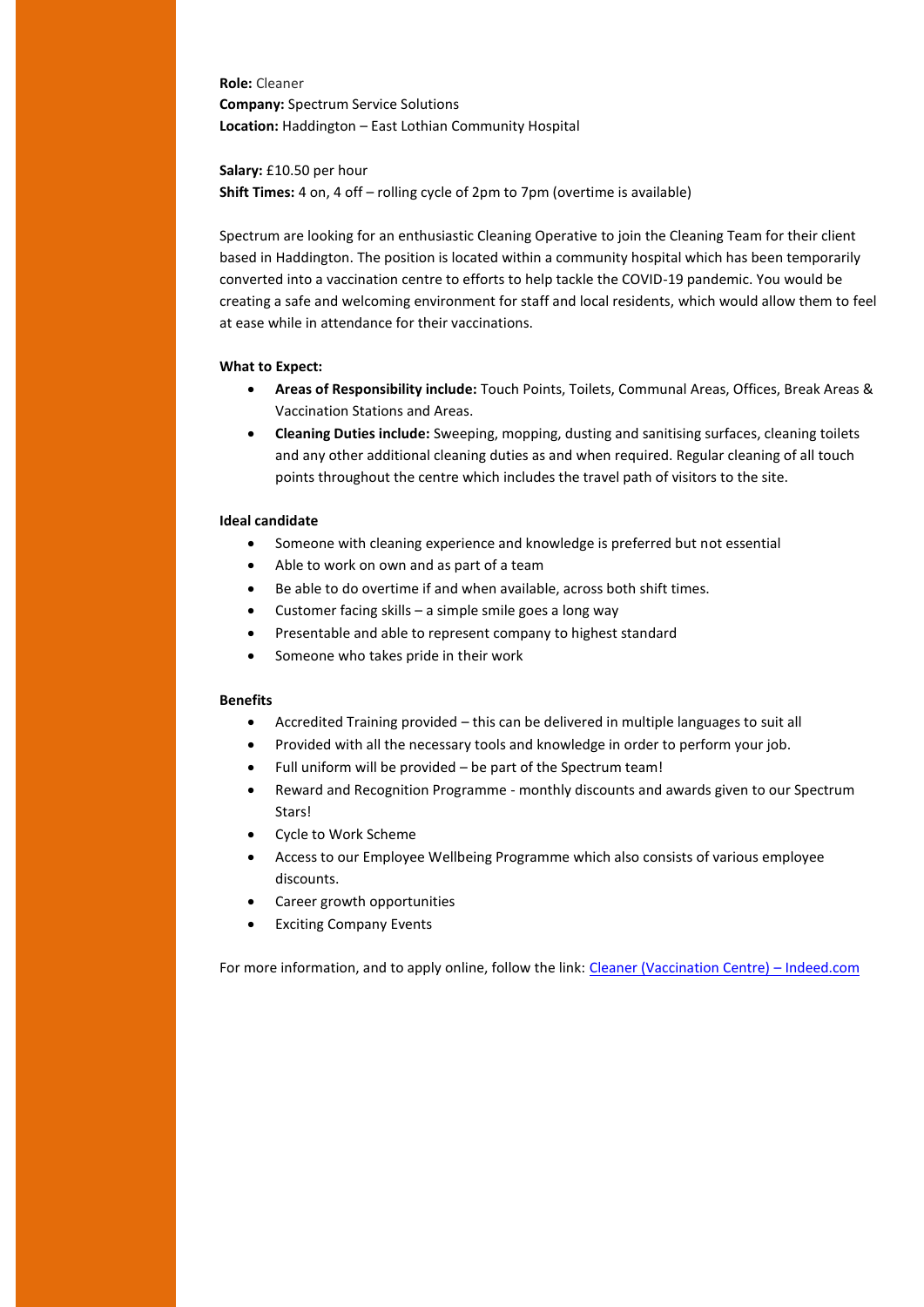**Role:** Kitchen Assistant **Company:** Four Seasons Health Care **Location:** Dunbar

#### **Salary:** £9.50 per hour

Four Seasons Health Care are currently recruiting for a Kitchen Assistant. As a Kitchen assistant you will be assisting in the preparation and delivery of high quality food and beverages, whilst maintaining a clean and safe environment suitable for its production. You will work with other team members to ensure the overall dining experience is consistently delivered to all residents.

## **As a Kitchen Assistant you will:**

- Carry out duties within the kitchen area in accordance with the work schedule for the Home.
- Be responsible for food preparation including vegetables, salads, omelettes and sandwiches.
- Maintain a high standard of cleanliness and tidiness in the kitchen area, including all equipment and appliances.
- Implement the principles of safe food handling to ensure food preparation is undertaken to the highest possible standards of hygiene.
- Practice safe systems of work across a range of tasks in particular moving and handling of loads.
- Work closely with team members to deliver a high standard of work and ensuring all Safety at Work legislation is adhered to.

#### **To succeed you will be:**

- A team player who engages well with others.
- Strong communicator and influencer.
- Energetic and hard-working.
- Flexible and adaptable to change.
- Passionate about offering superior services and want to make a difference.
- A glass half full person, with a sense of humour and a positive outlook.

If you possess these qualities then experience of working as a Care Assistant isn't necessary. Four Seasons Health Care provide you with excellent learning, development and support opportunities, to equip you with the knowledge and skills to make a real difference in the role.

For more information, and to apply online, follow the link: Kitchen Assistant – [Four Seasons Careers](https://careers.fshcgroup.com/jobs/vacancy/kitchen-assistant-lam0030-lammermuir-house-dunbar/10371/description/)